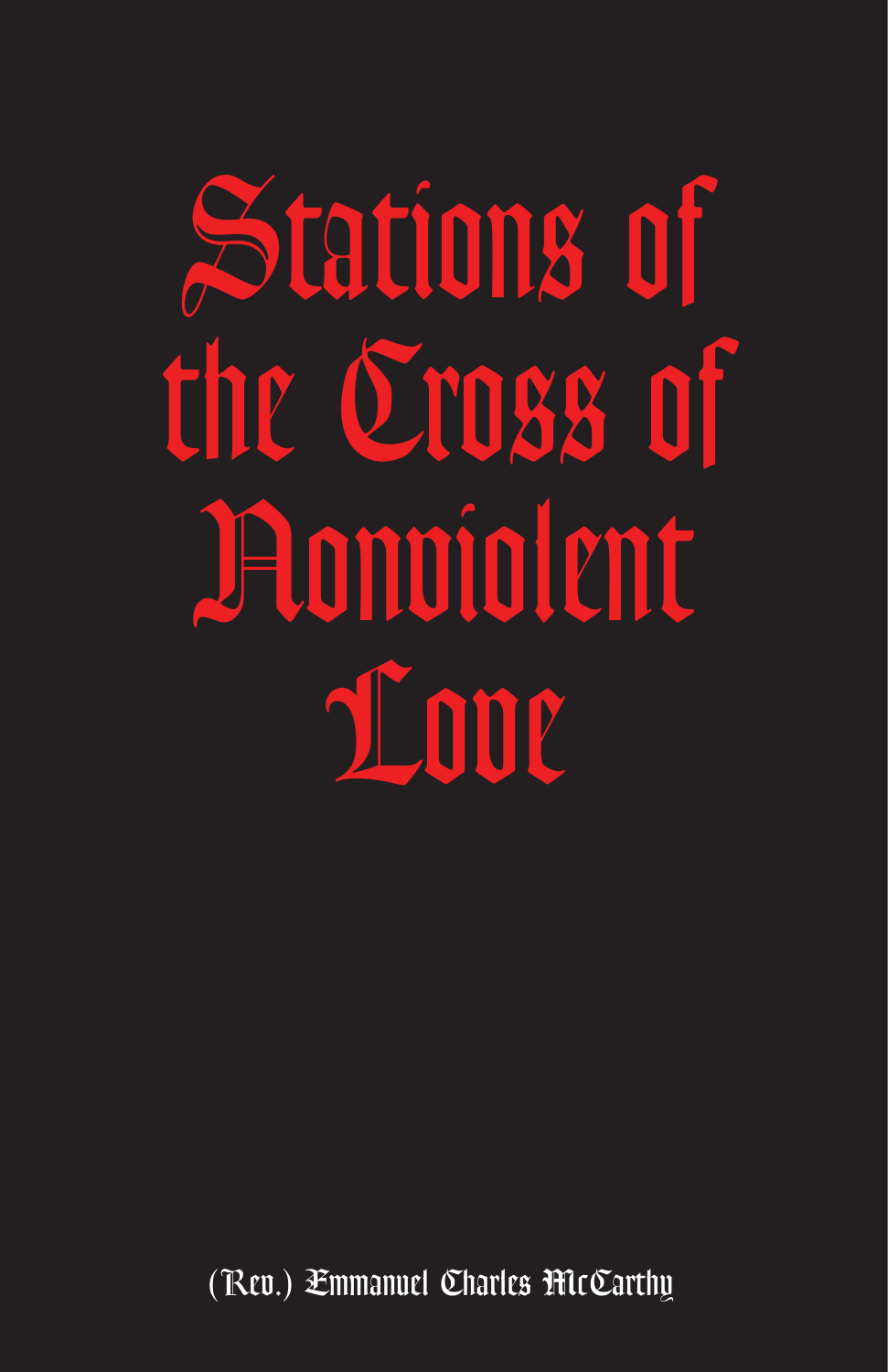The Christian cannot desire freedom from the cross of nonviolent love when the Christian has been chosen specifically for the cross of nonviolent love.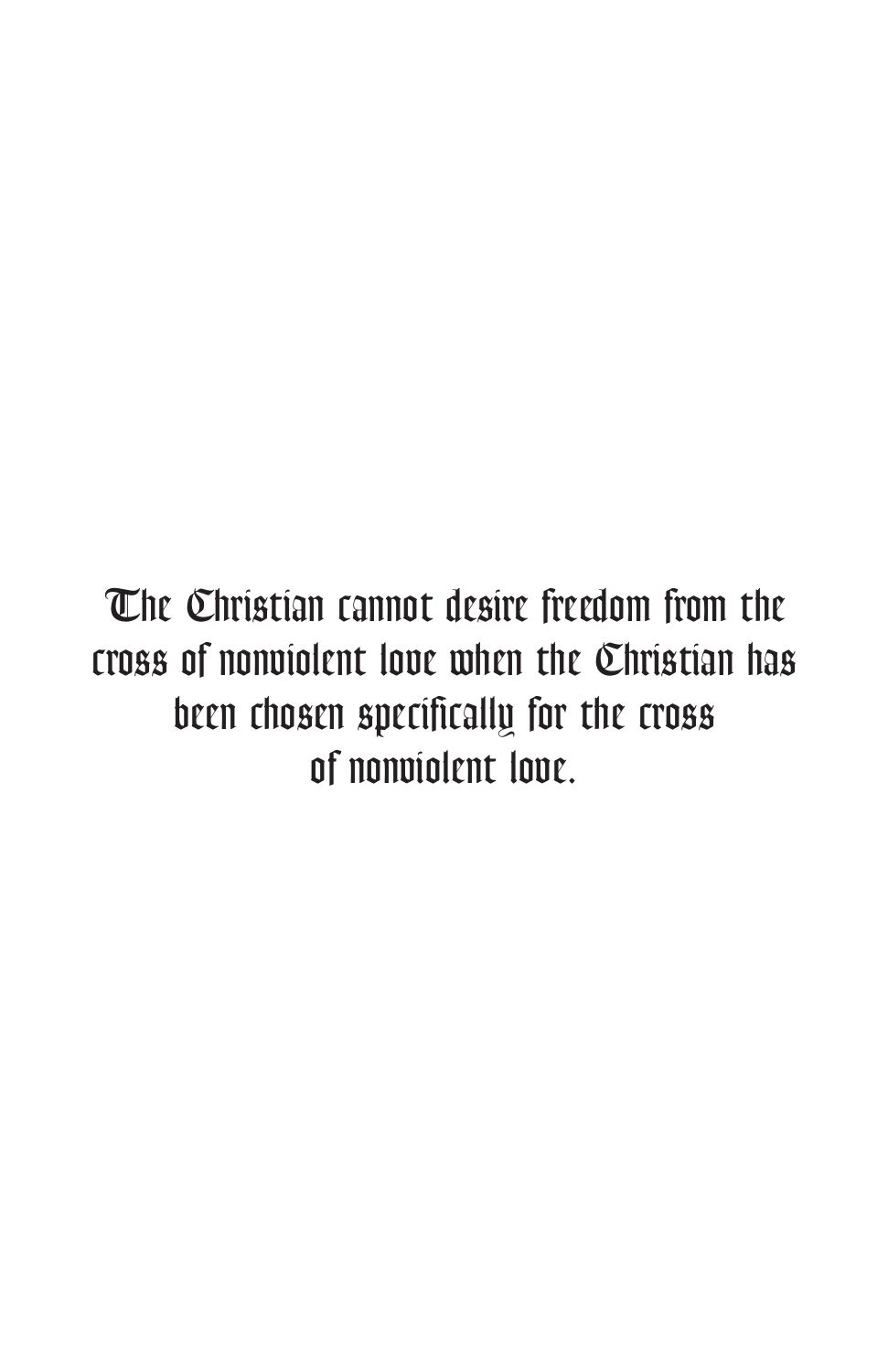## 1. Jesus is Condemned to Death by Pilate

V. We adore you O Christ and we praise you.

R. Because by your Holy Cross you have redeemed the world.

How many others have heard the state bureaucrat say, "We cannot tolerate you. We cannot help you. The world will be a better place without you. You must die." What goes through the mind of the victim when he or she hears, "You are to be executed!" Over the centuries many who have claimed to be followers of Jesus have stood with the historical "community of executioners"—kings, presidents, governors, judges, soldiers, police, wardens, hangmen. Jesus himself stood with the historical "community of the executed." He did not stand with those who say,



"You must die." He stood alongside those who are told, "You must die." Capital punishment is not what Jesus taught. It is what he suffered.

But, Pilate washes his hands and says, "I am not responsible." The scientist who makes a part of the instrument that when discharged sends hundreds or thousands to a fiery death says, "I am not responsible." Christians in the Third World are beaten into oppression, while Christians in the First World live off the fruits of that oppression and say, "I am not responsible." The affluent Christian who spends thousands of dollars and hundreds of hours a year on sports, alcohol, fashion, drugs and entertainment says to the billions of people caught in the unrelieved miseries of poverty, hunger, disease and injustice, "I am not responsible." More than Pilate have washed their hands as the suffering Christ was condemned to death.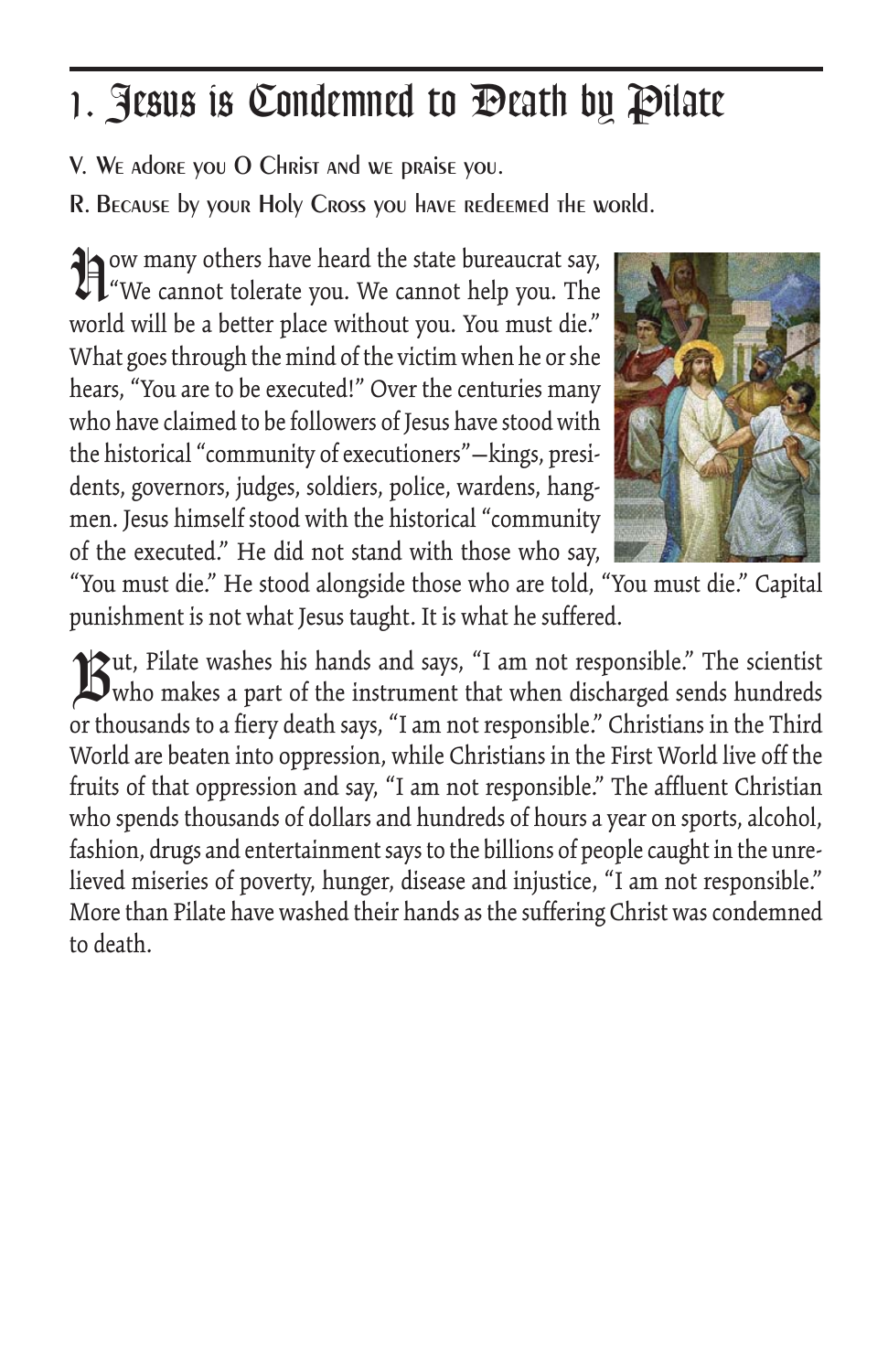## 2. Jesus Bears His Cross

V. We adore you O Christ and we praise you.

R. Because by your Holy Cross you have redeemed the world.

The cross is the symbol and the reality of nonviolent love, of suffering love, of voluntary postponement of gratification on behalf of others, of hurt endured in order to serve, to forgive—to be merciful.

The bearing of the physical cross is just the final moment in an existence that has chosen to serve others rather than indulge itself. The cross of nonviolent love is not an isolated instant. It is a free choice of a radically different verbal pattern, thought pattern, emotional pattern, behavior pattern. That is, it is the free choice of



a radically different reality orientation and self-understanding. When we sign ourselves with the sign of the cross, we are symbolically saying to ourselves, to the world and to God that we choose to pick up Christ's cross and follow his way, that we choose, as he did, to bear the cross of nonviolent love unto death.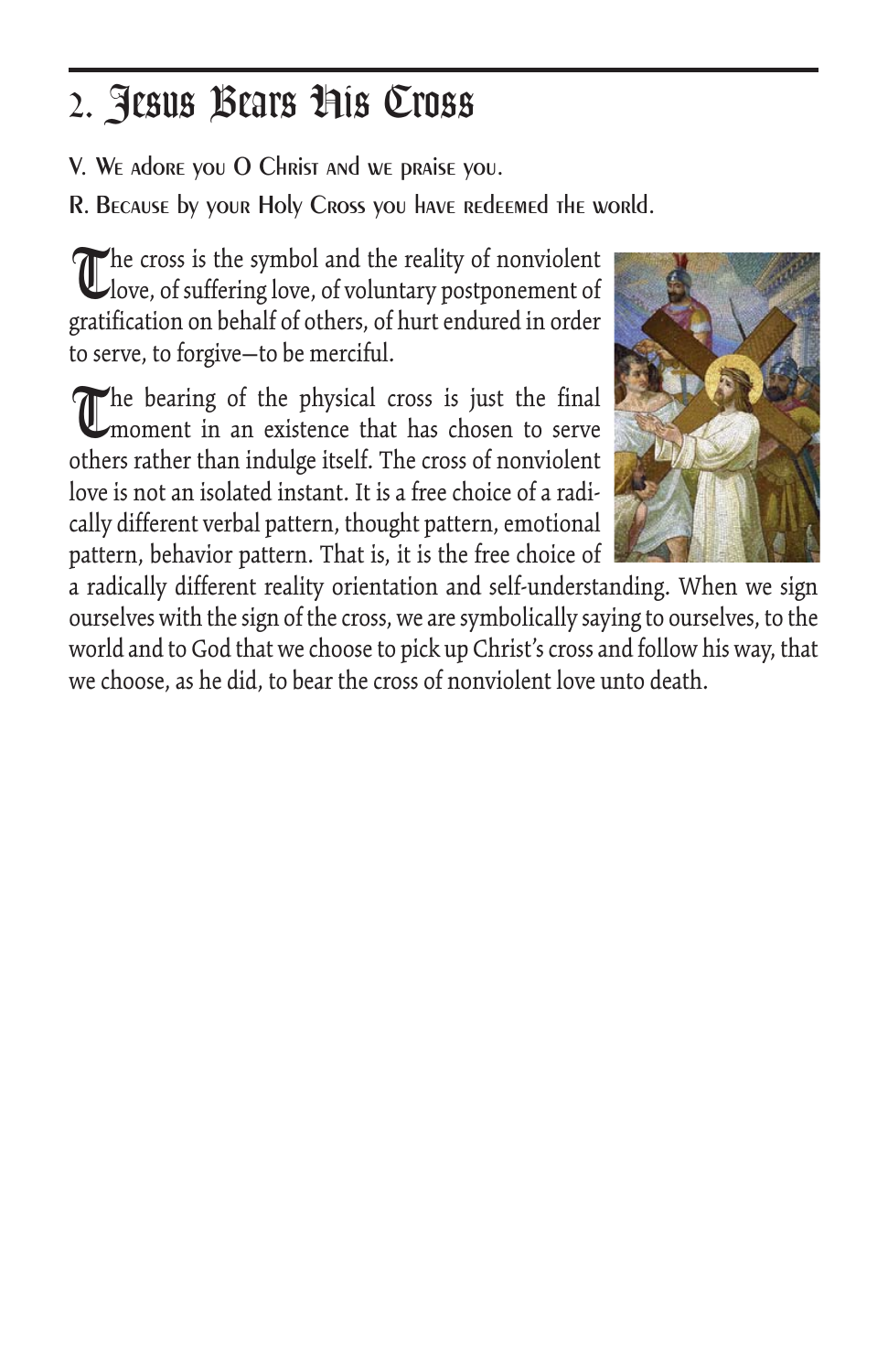## 3. Jesus Falls the First Time

V. We adore you O Christ and we praise you.

R. Because by your Holy Cross you have redeemed the world.

To fall under the abnormal burden of the cross of nonviolent love is painful. For the person who wants to love, who believes in forgiveness, who desires to serve, who wishes to reconcile, who is committed to patience, kindness, meekness and mercy—for this person to fail hurts and hurts deeply. Fatigue, ignorance, fear, selfishness, false securities, prior nurturing, self-righteousness, escapism and idolatry all stand always ready to trip-up, to knock down the bearer of the cross of nonviolent love.



Put Jesus teaches that when, for whatever reason, we

 $\mathcal{D}$ fall under the humanly impossible burden of the cross of nonviolent love, our task is not to give up, stay down, walk away or change direction. Our task is to get up and to continue in the Spirit of Christ our journey to Calvary—our pilgrimage to the Absolute.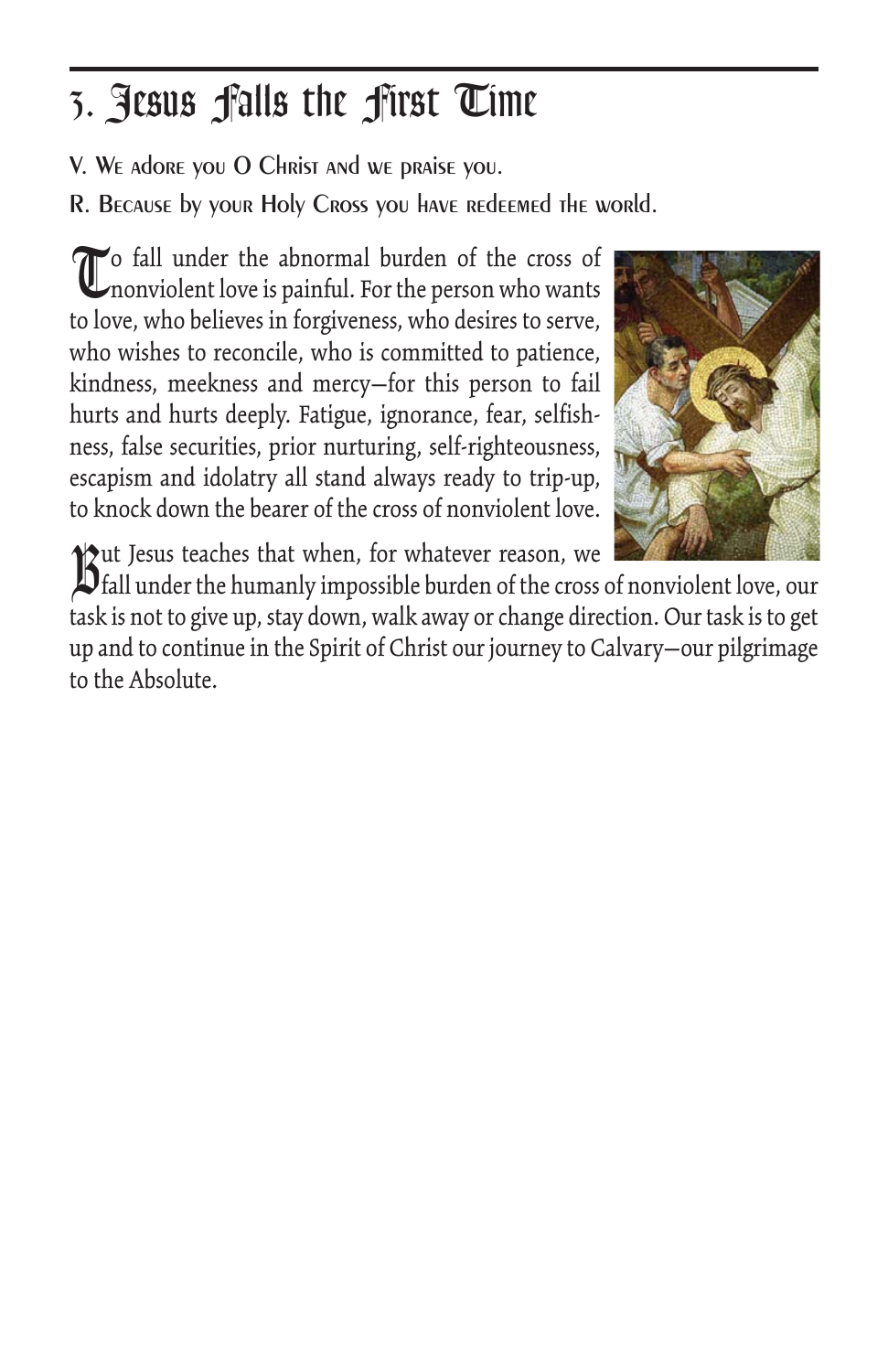# 4. Jesus Meets His Mother

V. We adore you O Christ and we praise you.

R. Because by your Holy Cross you have redeemed the world.

Aow many times have we said to ourselves or heard others say: "I would like to be more faithful to Jesus' teaching of nonviolent love. I would like to respond more fully to suffering humanity. I do not want to be irresponsible and ignore or participate in homicide. But, what about my family?—my children?—my wife?—my husband?—my parents? It would not be fair to them."

To what extent has the Christian family become one of the primary obstacles to living a faithful Christian life? Jesus foresaw this possibility and explicitly warned



that the faithful following of God's will as revealed by Him could cause hardships within families. He also said that this was not a legitimate excuse for not following God's will.

The early martyrs had to walk with their children into the Colosseum. They had to look into the eyes of their little boys and girls as they all waited to be disemboweled by starving beasts or torched by obedient soldiers. When Jesus' eyes met His mother's eyes on His way to execution, did He and His mother not experience the unbearable distress of the "Crucified Colosseum Family"? Is the "Crucified Colosseum Family" only a relic or is it a permanent condition in the life of the Church as long as the Beast of Power and Profit roams the earth? If the "Crucified Colosseum Family" does not exist today, does that mean the Beast has been pacified, harnessed or extinguished?

Do not all political and economic tyrants of all ages try to use the family to con-trol the adult population? Can Christian family love and relationship find any lasting security in any source other than unconditional obedience to God's will as revealed by Jesus Christ? Could Jesus have found any lasting life with Mary outside the cross of nonviolent love? Is the Beast really interested in preserving and protecting the family or is it interested in manipulating it to satisfy its own diabolical appetites?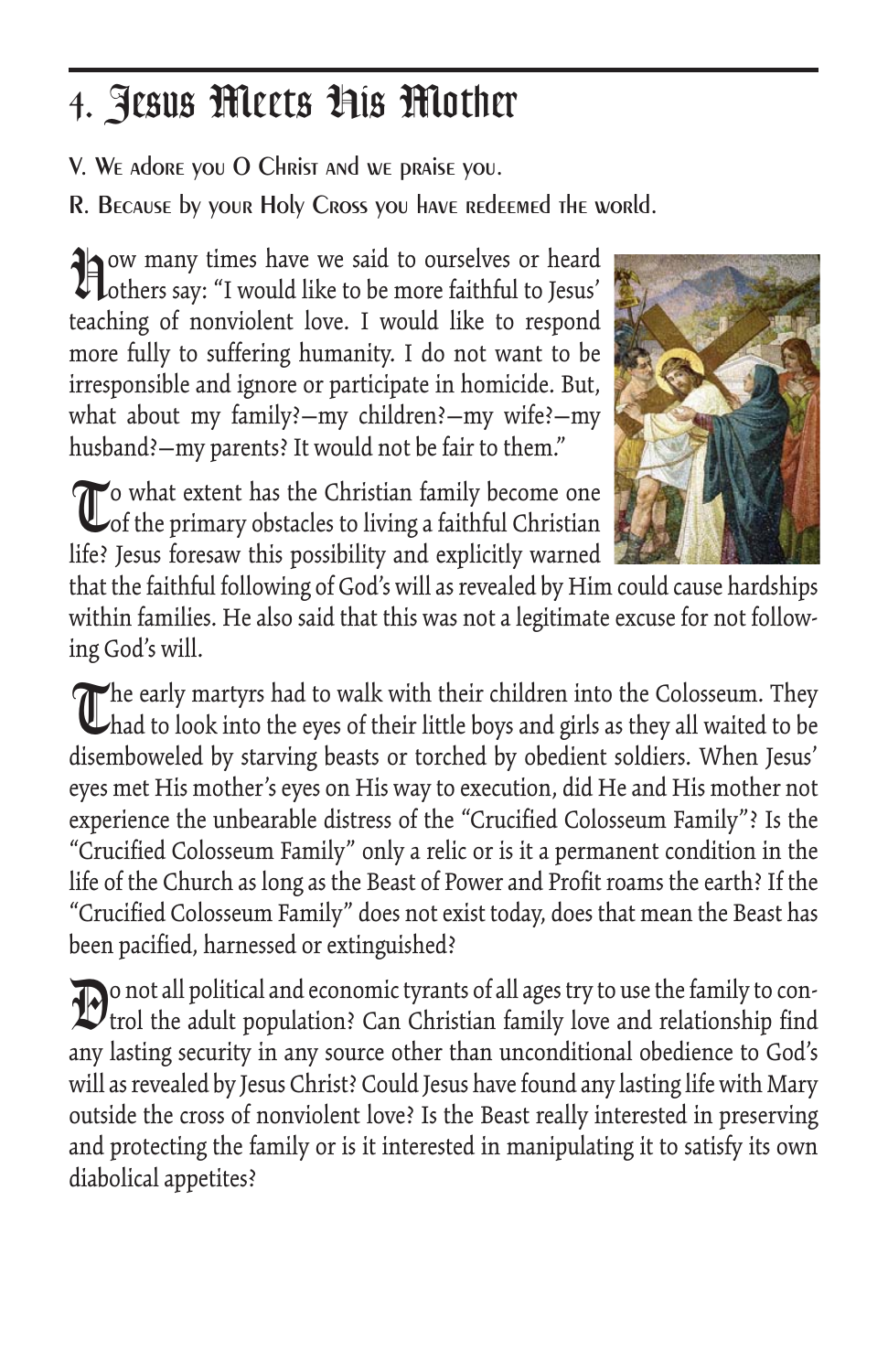# 5. Jesus is Helped by Simon

V. We adore you O Christ and we praise you.

R. Because by your Holy Cross you have redeemed the world.

How often do we fail to love those who are loving oth-ers, to help those who are helping others? How often do we fail to even consider that those who have chosen the long loneliness of the cross of nonviolent love are not supermen or wonder women but people subject to the same human limitations and frailties that we are?

To help carry each other's cross of nonviolent love is part of the purpose of the Christian community, the Peace community. To love without condition is hard. To serve without desiring reciprocation is hard. To suffer



without desiring retaliation is hard. To reconcile without desiring domination is hard. How many of our brothers and sisters have grown weary and fallen under the harsh and dreadful weight of the cross of nonviolent love not because we failed to be heroically Christ-like but simply because we were not Simon-like in our relations with them?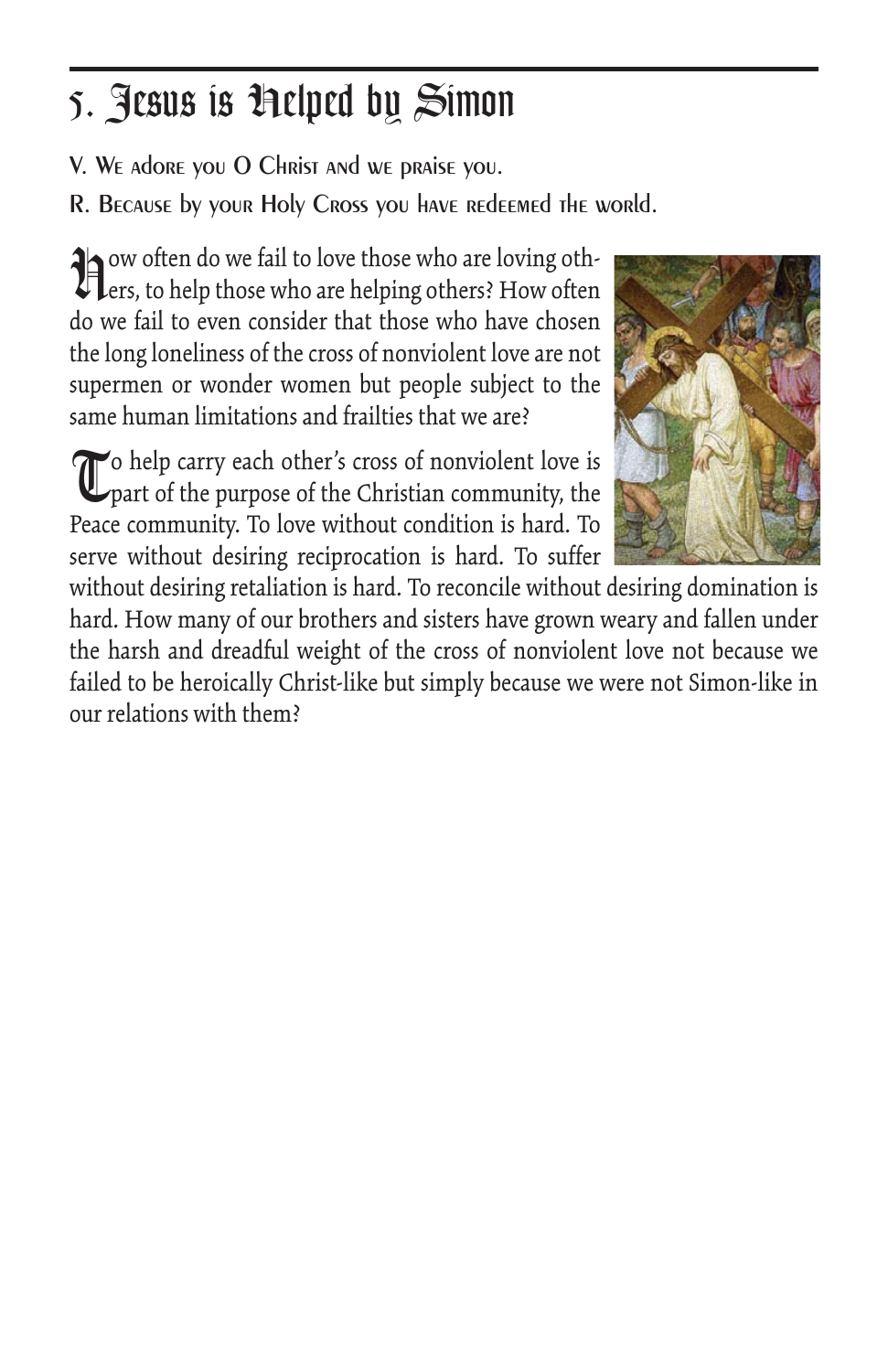## 6. Veronica Wipes the Face of Jesus

V. We adore you O Christ and we praise you.

R. Because by your Holy Cross you have redeemed the world.

The poet says, "I am a part of all I have met." For good or **Uill**, I leave my image on all who, by whatever means, enter into my history. What image is it that the Christian should want to imprint on the consciousness of others? He or she should never wish to leave the impression of a person who desires clout, the good life, class, style, pizzazz, the quick fix, the quick trigger, the quick buck, the easy life, or "gusto" without end. Rather, he or she should, as a follower of Jesus, desire to leave the impression of one who is always merciful, patient and kind, who is never



resentful or rude, who does not take offense, who is never jealous, conceited or selfish, who is always willing to excuse, to trust, to serve, to forgive and to endure whatever comes.

The poet says, "I am a part of all I have met." When we help a suffering human being, it is not he or she who should be grateful to us, it is we who should be grateful to him or her. The Christ teaches that to serve suffering humanity is to encounter Him. The victims, the oppressed, the deformed, the paralyzed, the bewildered, are as sure a sacrament as there is on God's earth. If we elect to receive such people, to freely join in communion with them, then Jesus promises we will encounter God. The blood, the sweat, the vomit and the tears that the suffering leave on our handkerchiefs is the same image of Christ's suffering that Veronica received on her towel. That true image of God incarnate never would have been Veronica's but for the fact that she saw pain and tried to do what she could to relieve it. To respond with mercy to the Face of Suffering Humanity is the surest way there is to behold the Face of God compassionately gazing upon our own souls.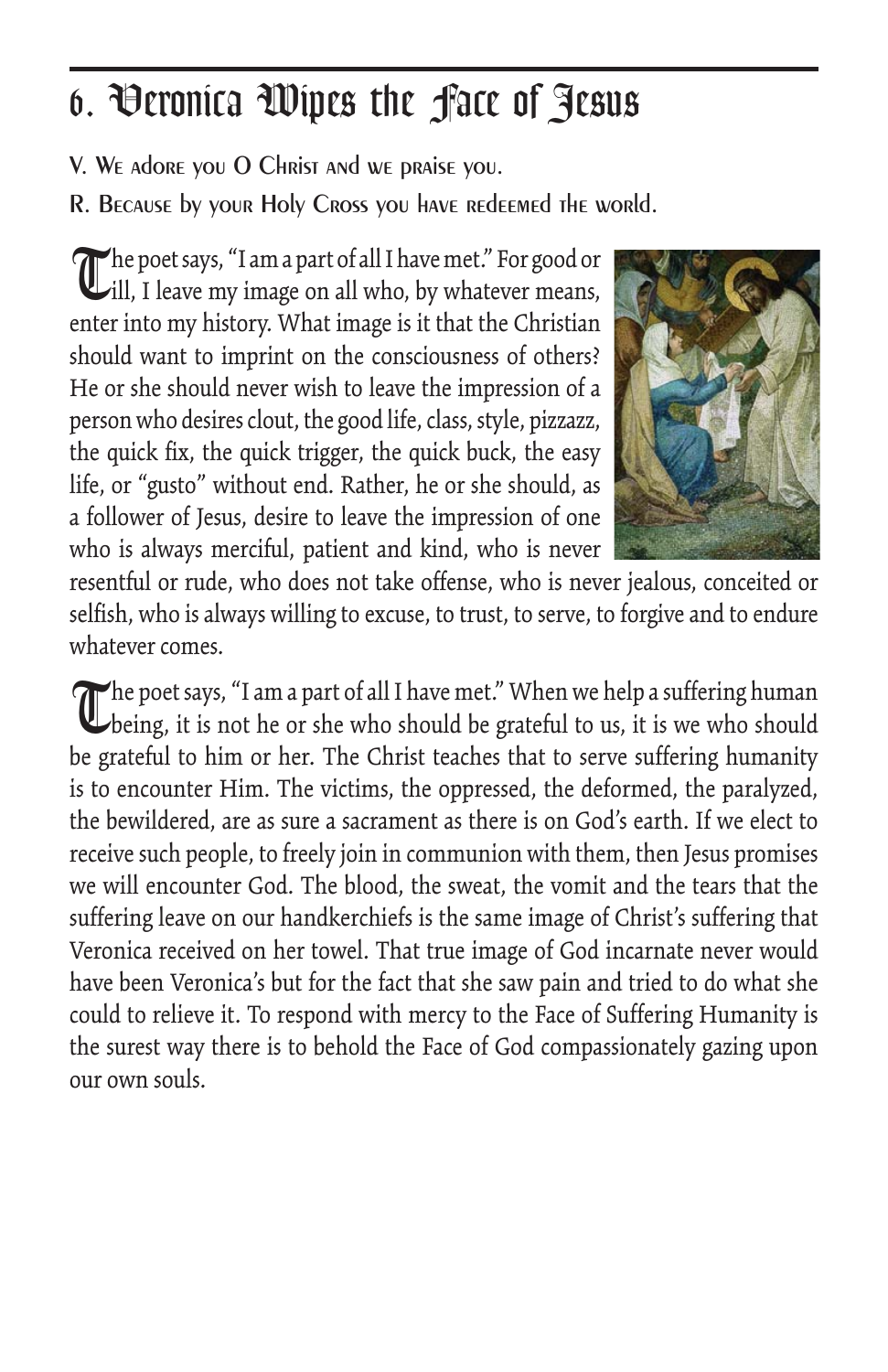# 7. Jesus Falls a Second Time

V. We adore you O Christ and we praise you.

R. Because by your Holy Cross you have redeemed the world.

Down again! Is it possible to overemphasize how for- $\mathbf w$  eign nonviolent love is to the consciousness nurtured through the formal institutions (schools, family, government, corporations, military, etc.) and the informal institutions (T.V., videos, CDs, DVDs, movies, internet, iPods, newspapers, magazines, books, Kindle, peer pressure to conform, etc.) of capitalism? A mind that has been bombarded since childhood with notions like "the world will be a better place if everyone just follows his or her own selfish interest" or "grabbing as much as can while



giving as little as you have to is what life is all about," becomes a mind to which the cross of nonviolent love seems like a crushing burden. Who can turn to it, accept it and bear it without falling—especially when one knows all this effort will result in crucifixion.

It is easy to find hope, security and a future in the G.D.P., a national anthem, a football team, military technology, Disneyland, drugs, fashion and alcohol. It is nearly impossible in a capitalist society to find hope in the patient, secret commitment to the omnipotence of Christic love. Such a use of life is incontestable folly by all standards except one—Jesus' teaching that the cross of nonviolent love is the power and the wisdom and the will of The Source of all Reality. If after our old capitalist mind throws us to the ground, our new Christ-mind picks us up, it will be because we believe Jesus is not lying, mistaken or mentally deranged. It will be because we believe He is the way, the truth and the life and therefore more trustworthy than the narcissistic slogans and philosophies that normalized institutional greed and violence try to pass off as gospel truth.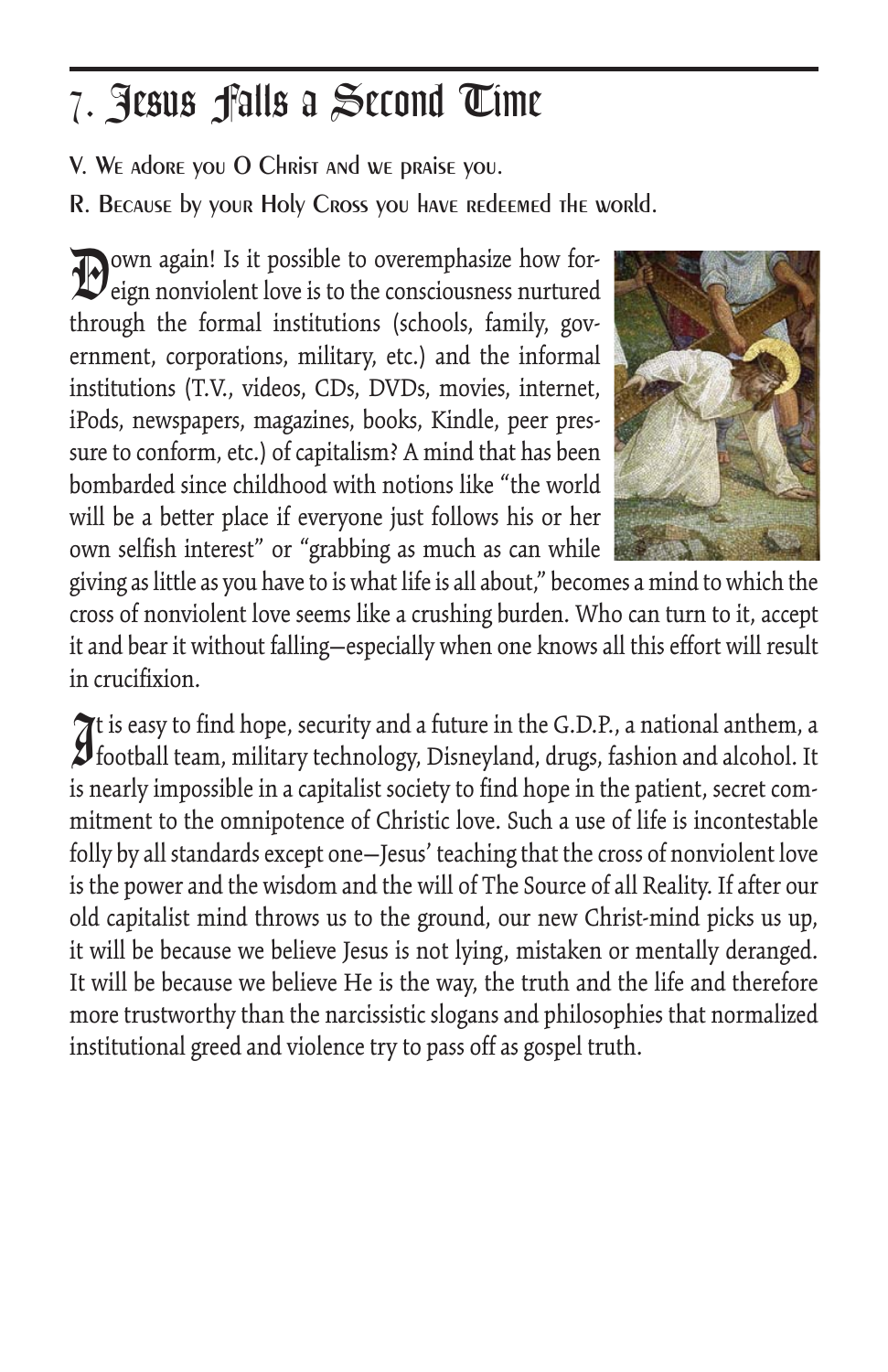#### 8. Jesus Speaks to the Women

V. We adore you O Christ and we praise you.

R. Because by your Holy Cross you have redeemed the world.

How often have we been told, how often have we told ourselves, "nonviolent love does not work"? In a world writhing under militaristic, bureaucratic and technologic oppression, what reasonableness is there in suggesting that the road of nonviolent love is a road to anything but total failure and permanent insignificance? As Jesus, brutally beaten in body and forced to carry the instrument of his own execution to the place of his death, looked at the women, what did he see in their eyes? Disbelief? Sadness? Confusion? Despair? Horror? Desolation?



Then the true cost of nonviolent love appeared before them did the women any longer believe that this was God's will, that this was the price that had to be paid for peace on earth, that this and only this could purchase salvation for the world? How often have we in our failures and fears and faint-heartedness looked at the price tag on nonviolent love and said, "This is too much. I cannot pay it. There just has to be a less expensive way to redeem the world." But what is this other way? Will hate drive out hate? Will violence drive out violence? Will greed drive out greed? Will cruelty drive out cruelty? Will retaliation drive out retaliation? We know better. Evil cannot overcome evil. The use of evil means to conquer evil is wholesale fraud in the economy of salvation. It has not worked. It does not work. It cannot work. Organized greed, mercilessness and violence as a way to peace, meaning and happiness are historically proven frauds. There is only one road back from evil and it costs more than anything else in this world to travel it.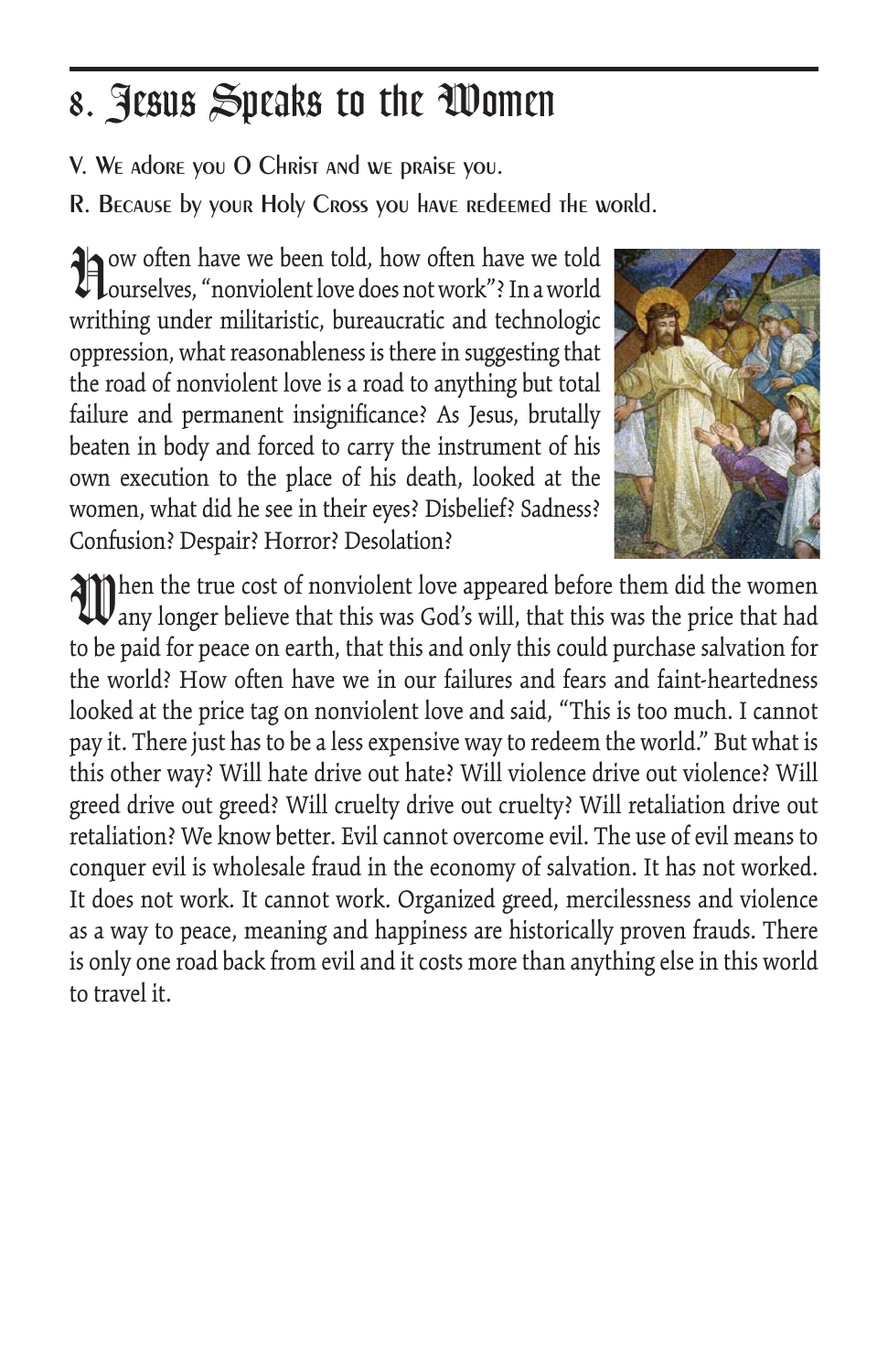## 9. Jesus Falls a Third Time

V. We adore you O Christ and we praise you.

R. Because by your Holy Cross you have redeemed the world.

Did Jesus fall only three times or was it in reality four or ten or twenty? How often each day do I feel crushed under the weight of the cross of nonviolent love? Whether I forgive or refuse to forgive, serve or refuse to serve, pray or refuse to pray—the burden seems to increase. The greatest of the saints after a lifetime of effort have often seen themselves as the greatest of sinners. This is not false humility. It is evidence that nonviolent love is a cross whose weight increases the more intensely one becomes aware that it is the Way of God unto personal and univer-



sal salvation. With this realization sin—the intentional rejection of the Cross of nonviolent love in theory or in practice—takes on insufferable gravity.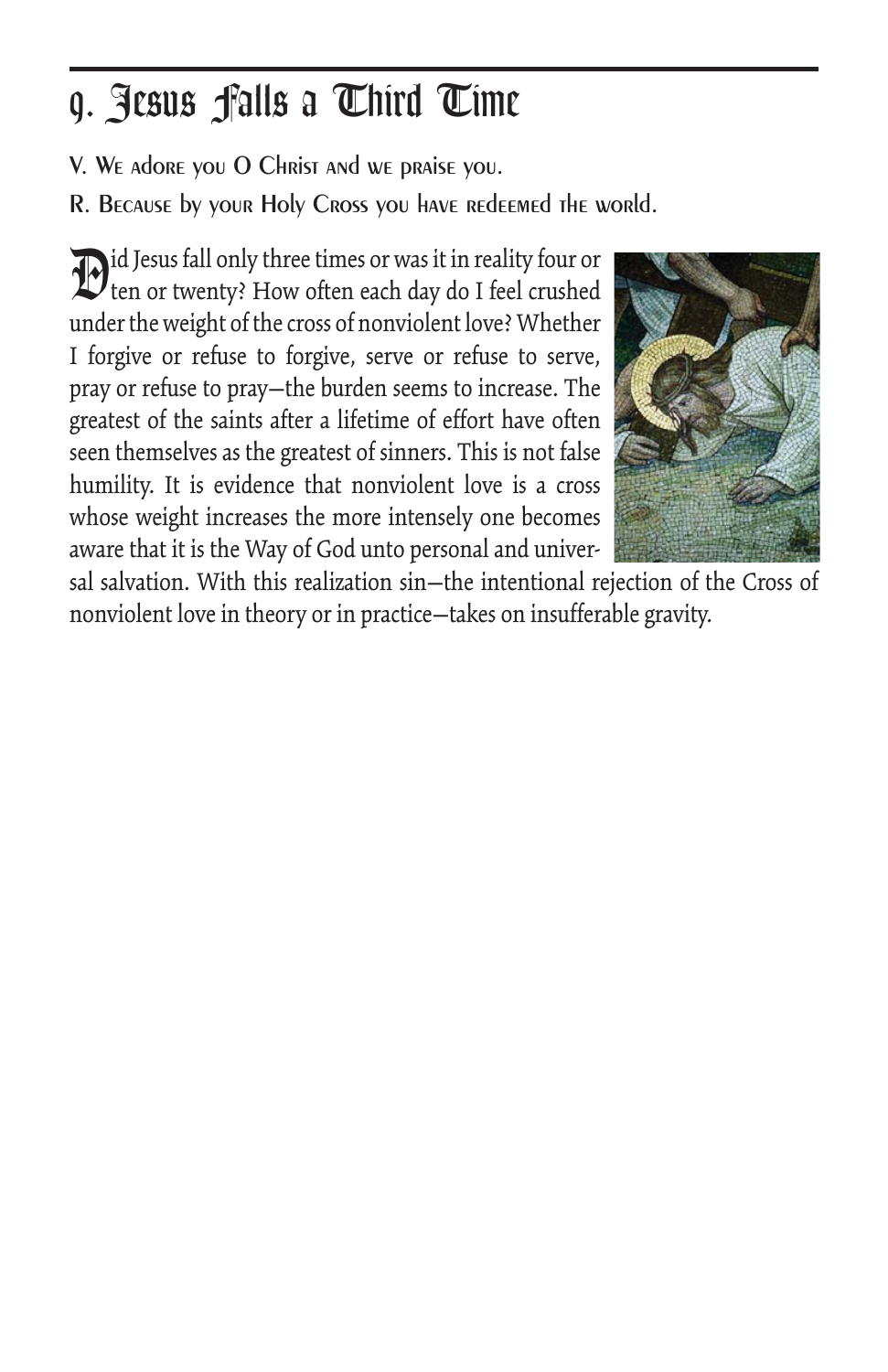## 10. Jesus is Stripped of His Garments

V. We adore you O Christ and we praise you.

R. Because by your Holy Cross you have redeemed the world.

There was nothing tasteful or tactful about Jesus' cruci-<br>fixion. He was beaten brutally and stripped naked as billions of other oppressed people have been over the centuries and are being today. The vested powers of this world always strip naked those they wish to control, humiliate, delegitimatize, discourage and destroy, for if clothes make the man or woman, then the absence of clothes means that the "thing" before them is a sub-human non-person.

To hide from the Christ stripped of his garments is to hide from the reality of the cross of nonviolent love



which requires that all be given and assumes that all will be taken by the Masters of this World if we are faithful. Must Jesus be willing to be stripped of his garments in order to bring humanity to eternal holiness? Must Francis of Assisi be willing to have his family turn from him? Must Dorothy Day be willing to leave her common-law husband? Must Edith Stein be willing to have her life torn from her at Auschwitz? "Yes." In a world saturated in the pomposity and banality of fashionable evil, they and we must be willing to be stripped to our bones if we wish to live Christ's cross of nonviolent love all the way to the Place of Skulls.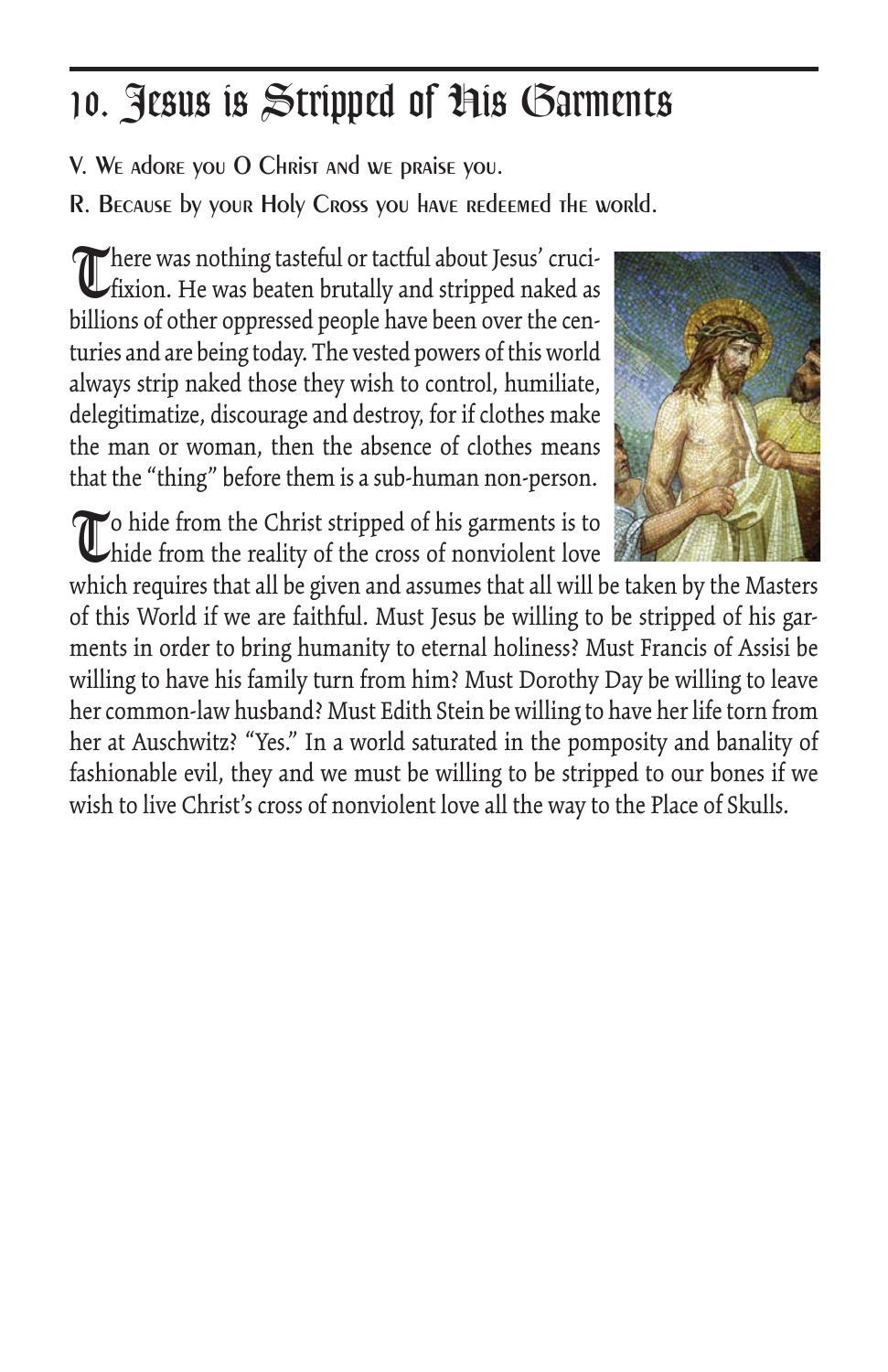# 11. Jesus is Nailed to the Cross

V. We adore you O Christ and we praise you.

R. Because by your Holy Cross you have redeemed the world.

We cannot be born into the cross of nonviolent love. We must freely choose it. But when we choose it, we choose not merely to live in its shadow and light. When we choose it, we must choose to be nailed unto death on its inscrutable, imprudent and ever unfolding divine logic. Its truth is unfathomable yet simple, bloody yet unequivocal. It tolerates neither contradiction nor compromise.

To those who do not believe in Christ's cross of non-violent love, its truth is folly, a scandal, an unrealistic waste of life's time. To those who believe, it is nails,



thorns, spears and suffering for others until the blind can see, until the lame can walk, until the imprisoned are freed, until the hungry are fed, until the oppressed are liberated, until the naked are clothed, until the sick are healed, until the rich are saved, until the homeless are at home, until the unlovable are loved, until all sins are forgiven. The believer in Christ's nonviolent cross breathes in deeply the sufferings of humanity and breathes out freely his or her happiness in order to spread the healing power of nonviolent love as Divine Yeast in the dough of humanity.

To choose the cross of nonviolent love is to freely choose to remain nailed to it until that day when the last person who has been crucified by the powers of this world has his or her nails permanently removed. Gandhi said: "If I have to be reborn, I wish to be born an untouchable so that I may share their sorrows, sufferings, and the affronts leveled at them in order that I may endeavor to free myself and them from that miserable condition." The Body of Christ elects to remain nailed to the cross of nonviolent love not for a day or a decade but until the last tear of the least redeemable person is wiped away by its Power of persevering, unceasing and unlimited Mercy.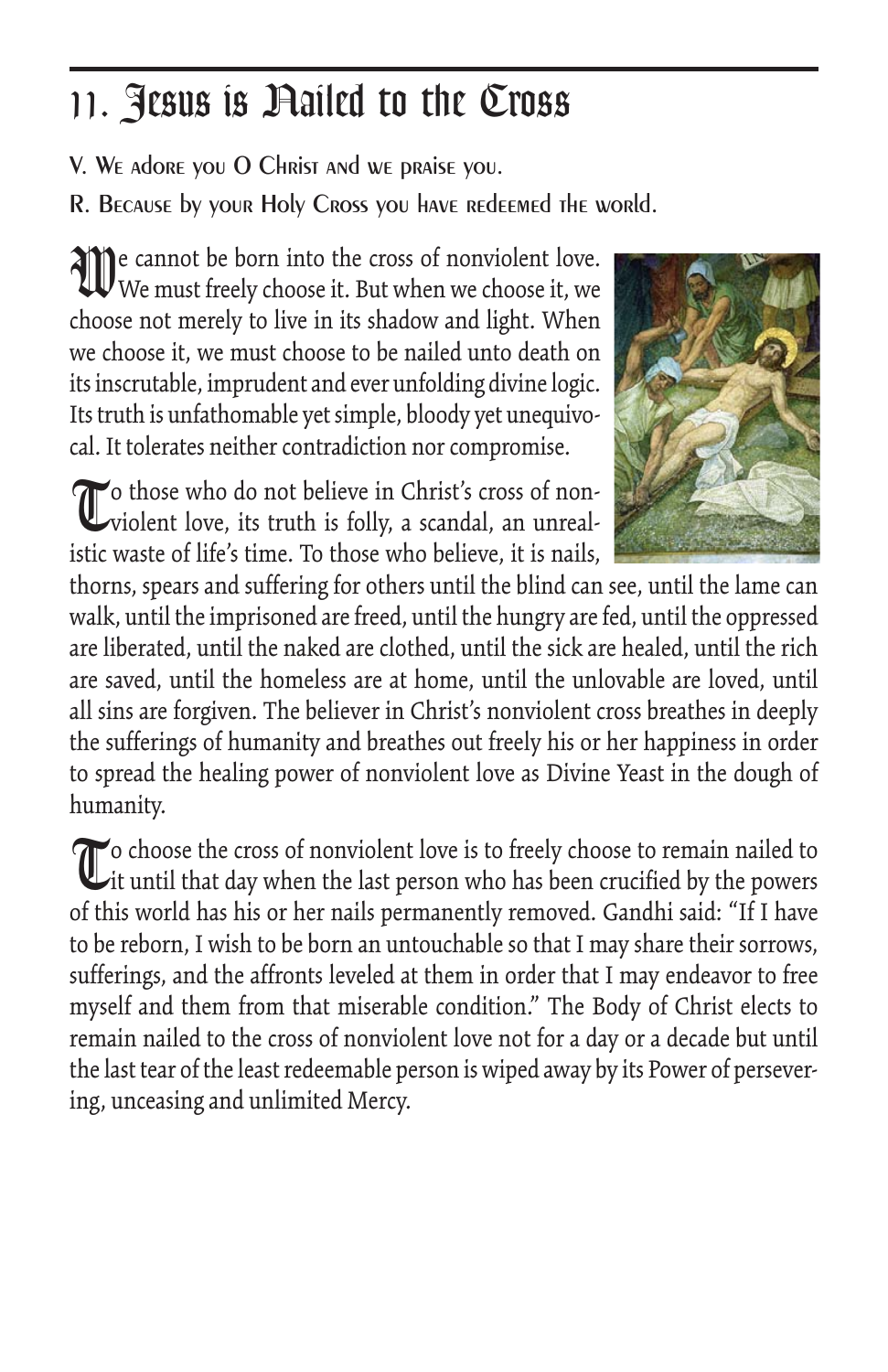#### 12. Jesus Dies on the Cross

V. We adore you O Christ and we praise you.

R. Because by your Holy Cross you have redeemed the world.

The death rattles, the open eyes, the limp, heavy, breathless body-this is how it ends. On a small piece of dirt on a small planet in a small solar system, which is only one of a hundred billion solar systems in a small galaxy, which is only one of billions of galaxies in the known universe—on this little space, life, personality, and possibility expire.

Hydrogen continues to turn into helium on the sun; people in China and Finland and Angola go about their business; microscopic life eats microscopic life in a



drop of water; politicians and their moneyed friends continue to connive as usual; fear seizes the hearts of millions; romance fills the hearts of millions of others; boredom and fatigue empty the hearts of billions; meals are cooked and eaten; dreams are dreamt; revenge is planned; games are played and tens of thousands are buried each day. All this and more continues to happen oblivious to the fact that a person has just freely chosen to die on the cross of nonviolent love. Does anyone know? Does anyone care? Was it worth it? Was it really the right course? What difference does it make?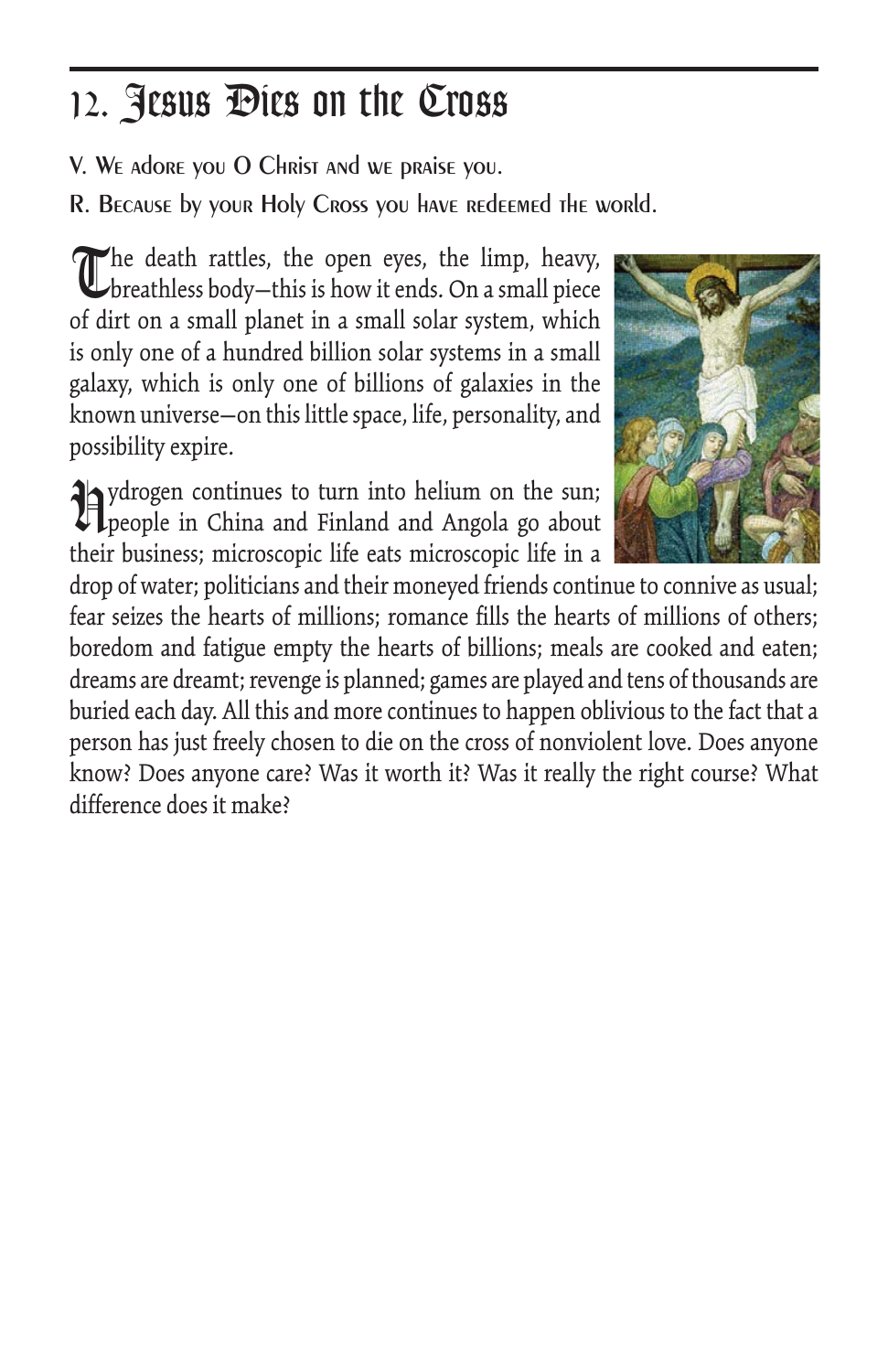# 13. Jesus is Taken from the Cross

V. We adore you O Christ and we praise you.

R. Because by your Holy Cross you have redeemed the world.

Piewing the mutilated body of the beloved is the most grief-ridden experience of human existence. It is incontrovertible evidence that evil rules. It is an unambiguous testament that in the end it is not the gentle, the nonviolent and the meek who inherit the earth but the cruel, the violent and the tough. Death and the dark side of reality are always the final victors.

The dead body of Christ lying wide-eyed and open-<br>mouthed upon the ground seems to be not only incontestable testimony that all this is true, but also the



most conclusive evidence that the cross of nonviolent love does not save—that the Sermon on the Mount is at best clearly wrong, and at worst, a socially irresponsible misleading of people into paths of total destruction.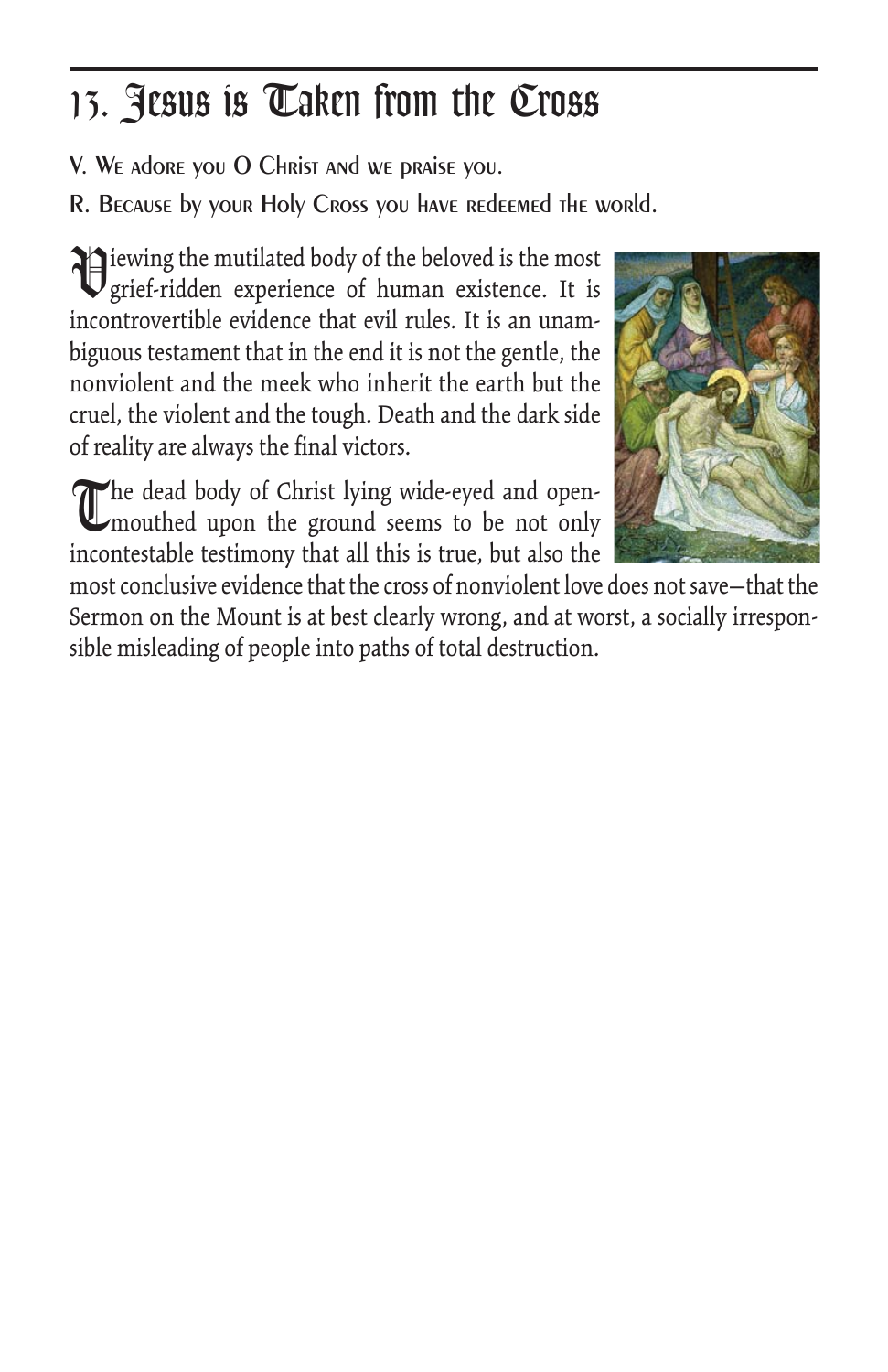## 14. Jesus is Laid in the Sepulcher

V. We adore you O Christ and we praise you.

R. Because by your Holy Cross you have redeemed the world.

It is all over. The person is placed in the grave—never to see nor to be seen again, never to speak nor to be spoken to again, never to love nor to be loved again. Never. Never. Never. He or she won't be back and after my time comes, neither will I. In the end those who choose the way of the cross of nonviolent love end up like all others—food for worms. Their molecules are randomly and irretrievably spread throughout an infinite and indifferent ocean of time and space. Hope of being again is pointless. Personal existence is lost forever.



One last moment. One last touch. One final kiss. A whispered, "I love you— good-bye forever," and then the rock is placed over the tomb. Nonviolent love, like hedonism, Aristotelianism, stoicism and all other philosophies, is ultimately an illusion without real power, a faith without divine substance. An occupied sepulcher is no more a symbol of hope than a Nazi crematory. The dead body of Christ is a stark and irrefutable statement that a life of nonviolent love is not the way to overcome violence, injustice, evil and death.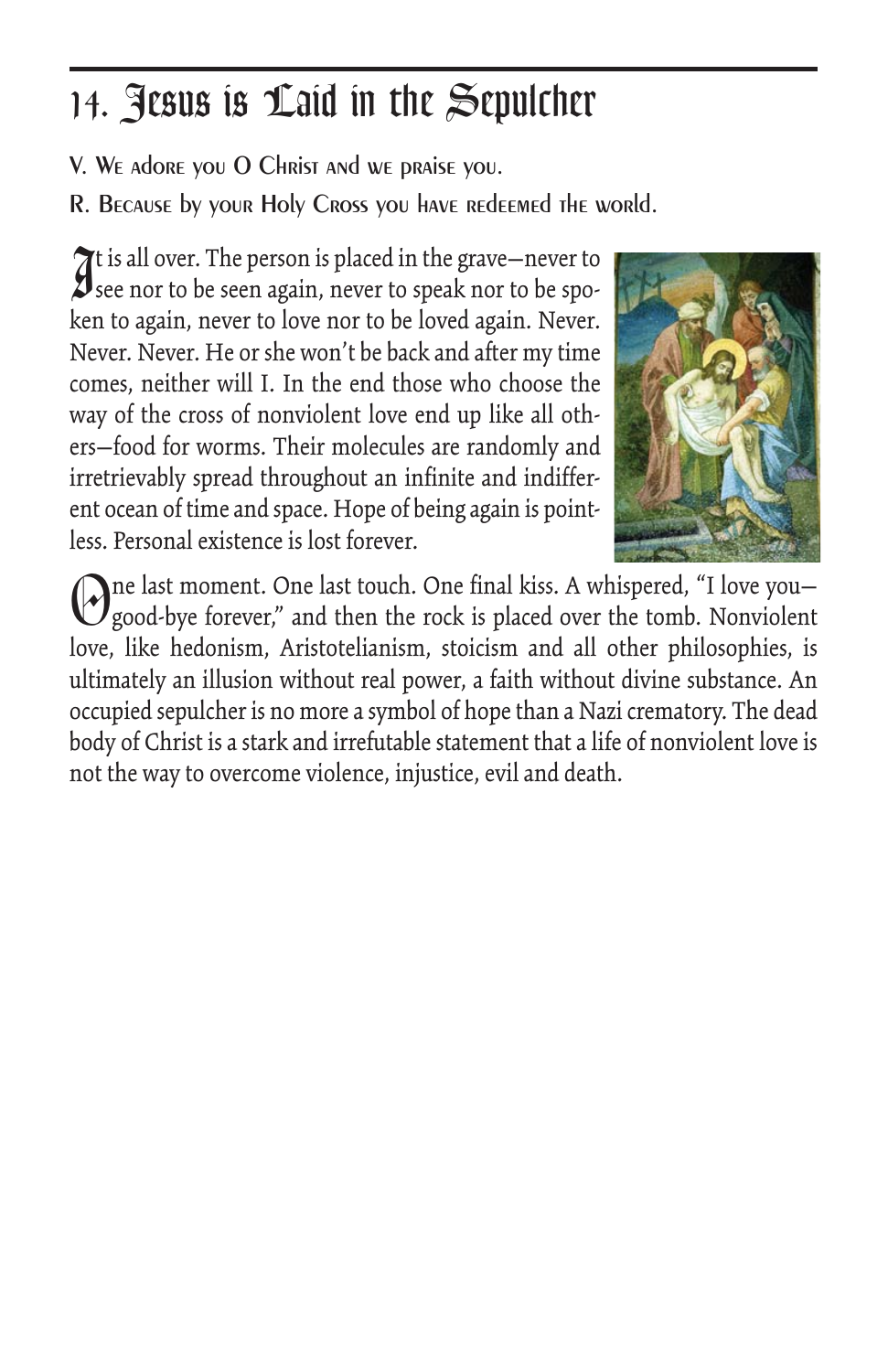## 15. Jesus is Raised from the Dead

V. We adore you O Christ and we praise you.

R. Because by your Holy Cross you have redeemed the world.

#### **"You are looking for Jesus of Nazareth who was crucified. He is not here, He is risen!"**

These words, these few simple words represent the most important and consoling words ever heard in time. All humanity lives, consciously and unconsciously, under the unceasing pressure of death. This pressure has turned history into competing gangs of organized lovelessness and fear. These words, "He is risen," release that pressure forever for those who believe in them. They are the Good News, the Good News without which all other good news is but the sound and the fury signifying nothing.

Christianity is faith in the risen and existing Jesus of Nazareth, who is the Christ and who taught by word and deed that nonviolent love is the means of overcoming evil and death in all their manifestations. Jesus Christ's resurrection is confirmation of his message. God did not raise him from the dead to deny the truth of the Sermon on the Mount: St. Paul says, "If Christ has not risen, our faith is in vain." True enough, but the fact that Christ has risen means that his teaching of nonviolent love and mercy as God's will is true, and therefore must be taught and followed, not altered or ignored, if eternal salvation for one and all is our desire and goal.

Christ is risen! does not mean that Jesus lives on in history as Lenin lives on in his revolution or as Rockefeller lives on in his oil company. Jesus does not live on because people have faith in him and proclaim his teaching. The reverse is true. People have faith in him and proclaim his teaching because he lives. Jesus' resurrection is not dependent upon people's faith in him or his message. It is rather that people's faith in him and his message depends on his resurrection. In fact, at the moment Jesus was raised from the dead, no one had faith in him. When the ointment-bearing women went to the tomb on that first Easter morning they only expected to see the dead body of Jesus. When they heard the words, "You are looking for Jesus of Nazareth, who was crucified. He is not here, He is risen," all life radically changed for them, forever—and so it must be for us. Everything in our lives that is not based on a Resurrection faith in Jesus and his message must be rejected. Once one has found the "pearl of great price" he or she automatically sells everything of lesser value to procure it.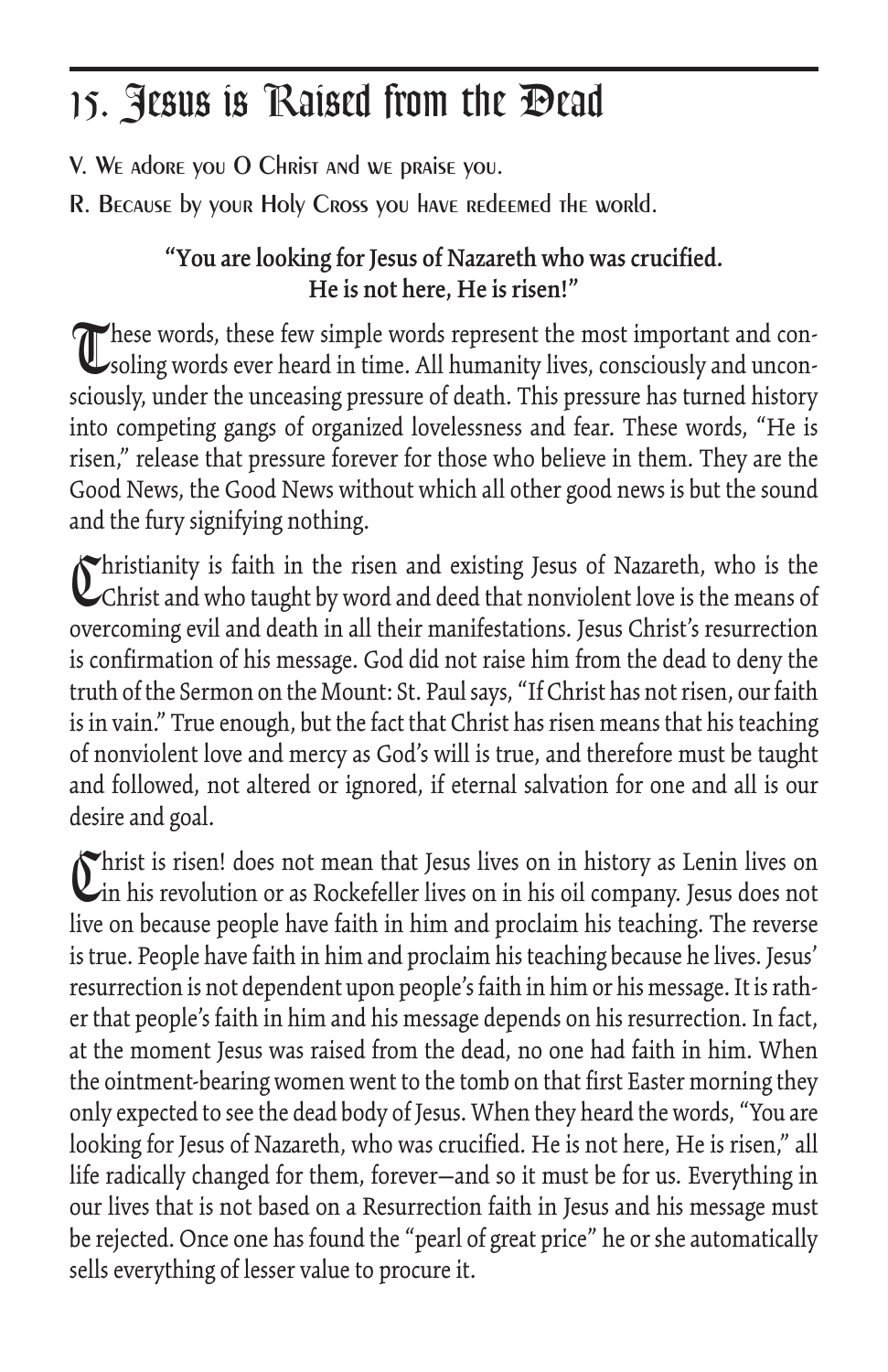## Let Us Pray

Lord, have mercy on us, and help us to remember your life of nonviolent love, your death in nonviolent love and your resurrection through nonviolent love.

May this remembrance of you aid us daily in accepting our share in your cross of nonviolent love which is our God-given destiny in faith with you. Amen.

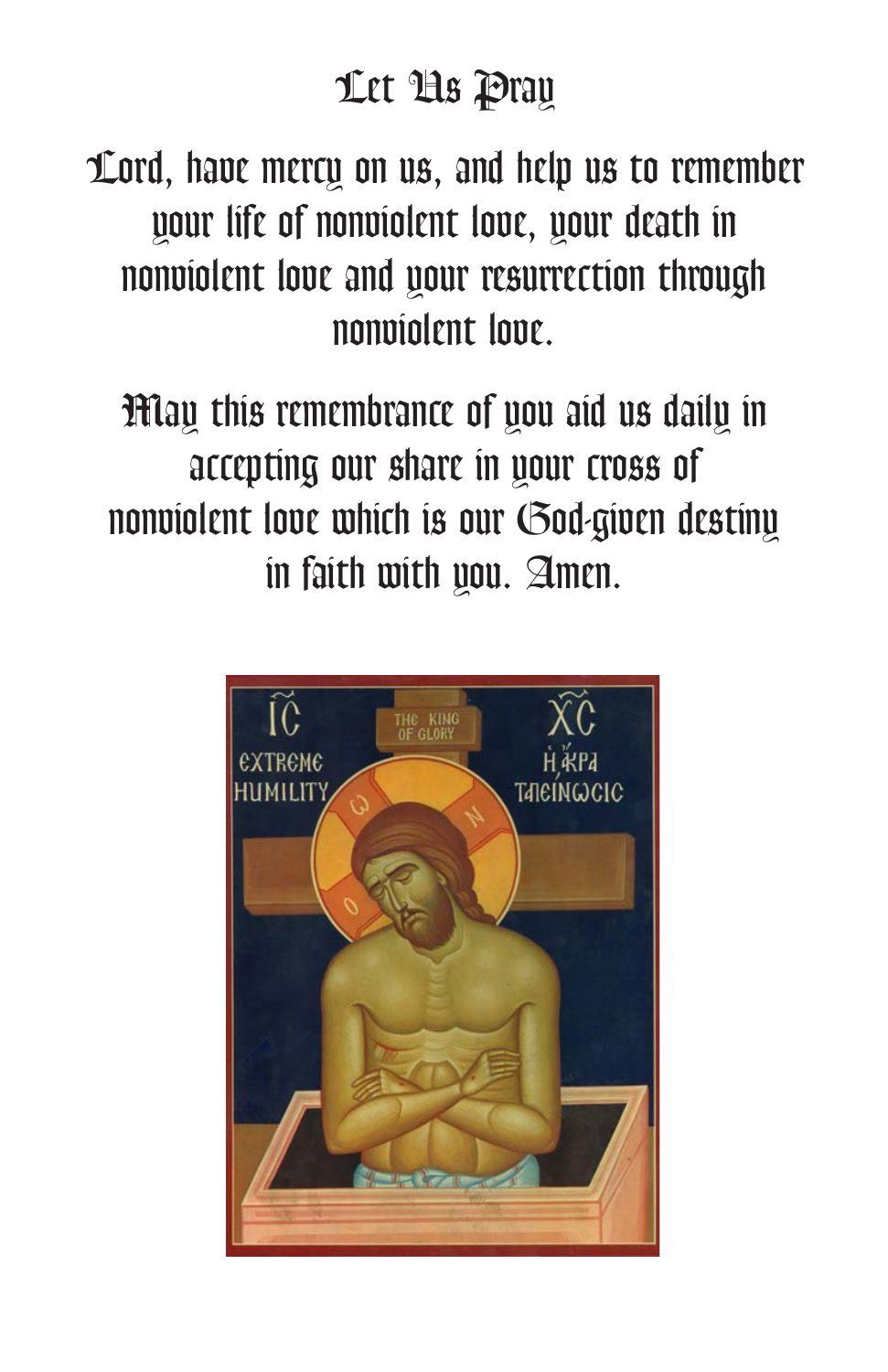Nonviolent love belongs to the mystery of the Redeemer and redemption. The test is whether one shares in that mystery… Christ has shown that nonviolence is strength. The effectiveness of nonviolence is ultimately the open tomb.

> Fr. Bernard Häring The Healing Power of Peace & Honviolence